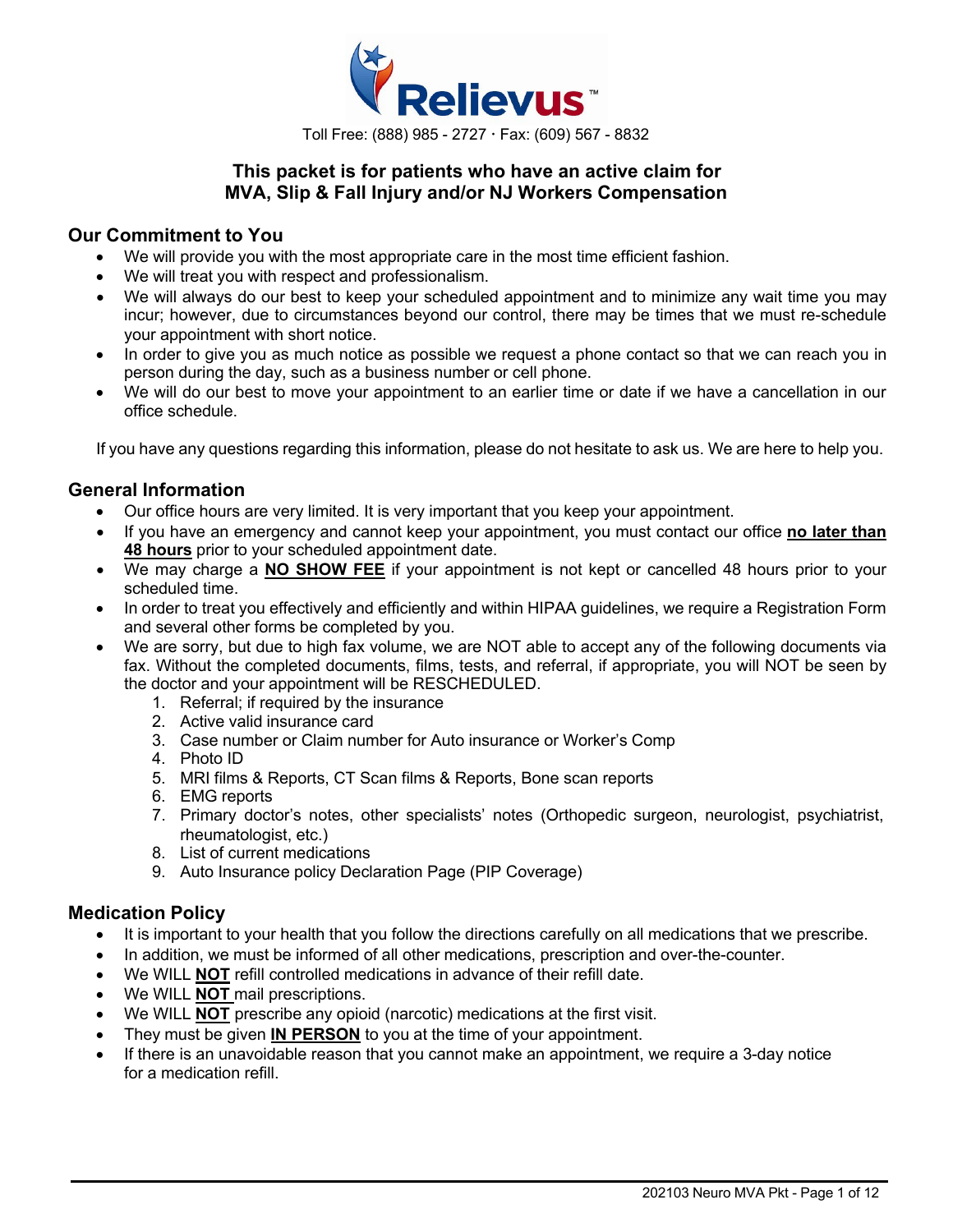## **Financial Policy**

- We are committed to providing you with the best possible care.
- We expect that you have an understanding of your responsibilities under your insurance contract in respect to referral and pre-authorization requirements, and your deductible, co-pay, and coverage limits.
- In order to achieve your maximum allowable benefits, we need your assistance and your understanding of our payment policy.
- Payment is due in full at time of service, unless you have made payment arrangements in advance with our business office.
- If you have insurance coverage with one of the plans we participate with, we will bill your insurance company along the guidelines of our contract; however, we require that **ALL COPAYS OR DEDUCTIBLES be paid at the time of service.**
- If you have an insurance with which we do not participate, we ask that payment be made at the time services are rendered and your insurance company will reimburse any amount due to you directly.
- Returned checks will be subject to **an additional \$25.00 service fee.**
- We will gladly discuss your proposed treatment and answer any questions relating to your insurance. Please realize; however, that your insurance is a contract between you, your employer and the insurance company. We are not a party to that contract.
- While filing of insurance claims is a courtesy we extend to our patients, all charges are the responsibility of the patient from the date the services are rendered.
- You will be required to show a copy of your insurance card at the time of service.
- If you do not have your insurance information or we are unable to verify your coverage, you will be required to pay for the services rendered to you that day.
- If your insurance coverage terminates or changes, you are responsible for notifying us of this change immediately so that we can assist you in receiving your maximum reimbursement.

## **Missed Appointments**

- Please help us serve you better by keeping scheduled appointments.
- **Unless cancelled at least 48 hours in advance,** our policy is to charge a **NO SHOW FEE** for missed office appointments.
- **Missed appointments for procedures performed at surgery centers will incur a fee of \$100. This includes not following instructions; stopping of medications, food/drink restrictions and having a driver.**

### **Communication**

• You authorize Relievus and our subcontractors including our debt collection agency to contact you via email and/or text regarding your account. If you do not wish for us to contact you in this manner, you will notify our office in writing.

**I HAVE READ the Financial Policy. I UNDERSTAND and AGREE to this Financial Policy. I GUARANTEE payment of all charges incurred for the account. I hereby assign benefits to RELIEVUS for all claims submitted to my insurance on my behalf. I further agree to pay any attorney's fee, court cost and related collection fees incurred.**

| <b>Patient Print Name</b>                     | <b>Patient Signature</b>                     | Date |
|-----------------------------------------------|----------------------------------------------|------|
|                                               |                                              |      |
| Responsible Party Print Name (if not patient) | Responsible Party Signature (if not patient) | Date |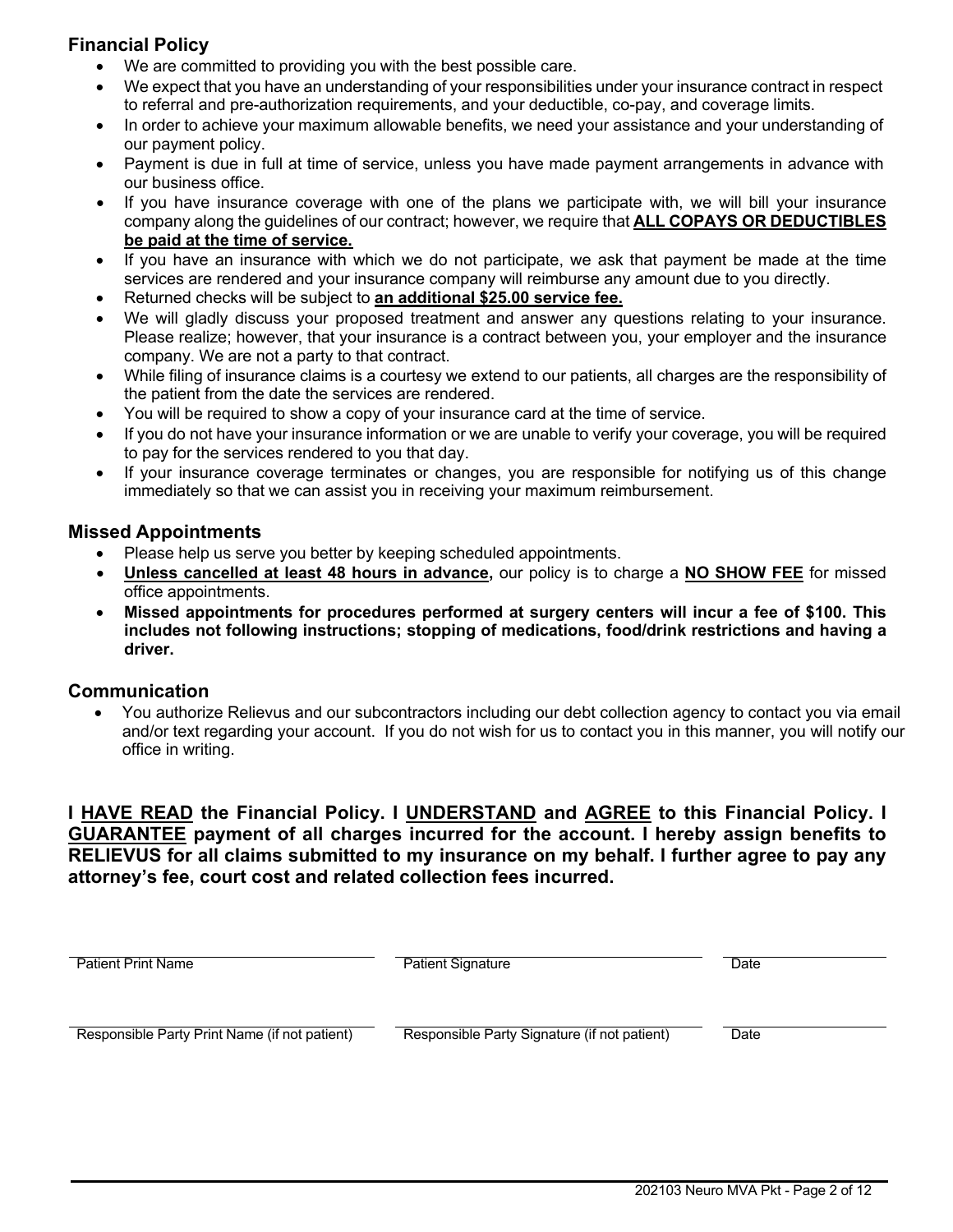

### **Important Note Regarding After Hours/Weekend Services**

**Relievus** provides care for chronic problems. As such, our patients are not expected to require urgent care or immediate contact with this practice after hours. If you have an urgent medical problem after regular business hours (8AM to 5PM Monday through Friday) or over the weekend, please do one of the following:

- Contact your primary care physician
- Go to an urgent care center
- Go to the emergency department of the nearest hospital

It is permissible that you obtain medications from these physicians for any acute pain or new injury that you have.

It is your responsibility to contact us within the next two business days to inform us of any changes, additions, or deletions made to your narcotic regimen. All non-narcotic changes should be reported at your next office visit.

Thank you in advance.

By signing below, you agree that you have read the above notice regarding after hours/weekend services and that you understand your responsibilities.

Patient Name **Patient Signature Patient Signature Patient Signature Date**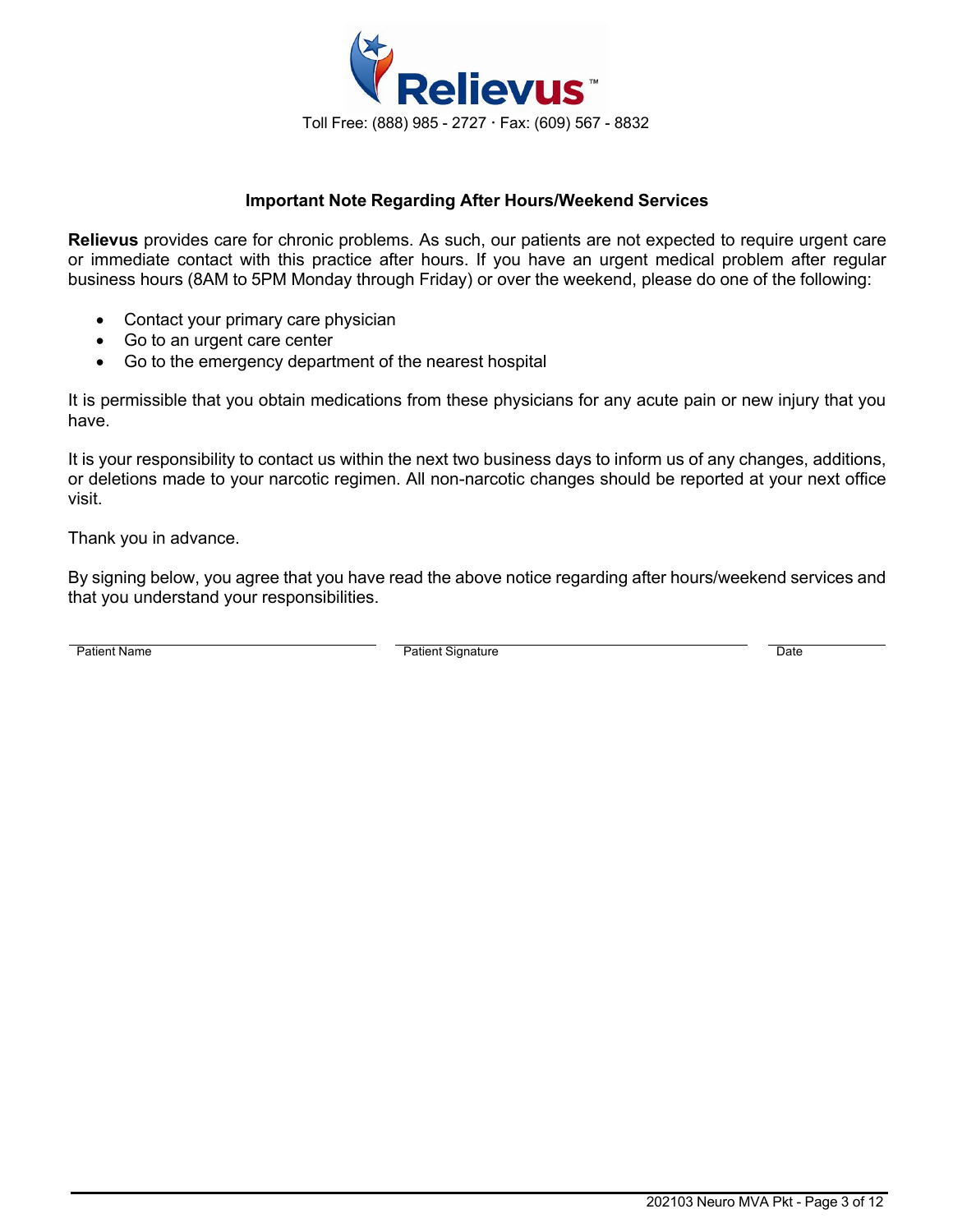

Toll Free: (888) 985 - 2727 Fax: (609) 567 - 8832

## **Patient Information**

|                                                                                                         |                                                                                            |  | Sex: $\Box$ M $\Box$ F                                                                                                                                                                                                         |  |  |
|---------------------------------------------------------------------------------------------------------|--------------------------------------------------------------------------------------------|--|--------------------------------------------------------------------------------------------------------------------------------------------------------------------------------------------------------------------------------|--|--|
|                                                                                                         |                                                                                            |  | If patient is a minor, name of parent or guardian accompanying patient: [11] patient:                                                                                                                                          |  |  |
|                                                                                                         |                                                                                            |  |                                                                                                                                                                                                                                |  |  |
|                                                                                                         |                                                                                            |  |                                                                                                                                                                                                                                |  |  |
|                                                                                                         |                                                                                            |  |                                                                                                                                                                                                                                |  |  |
|                                                                                                         |                                                                                            |  |                                                                                                                                                                                                                                |  |  |
|                                                                                                         |                                                                                            |  |                                                                                                                                                                                                                                |  |  |
|                                                                                                         |                                                                                            |  |                                                                                                                                                                                                                                |  |  |
|                                                                                                         |                                                                                            |  | Family Doctor: _____________________________Phone: ______________________________                                                                                                                                              |  |  |
| <b>INSURANCE</b>                                                                                        |                                                                                            |  |                                                                                                                                                                                                                                |  |  |
| Please briefly describe the accident. If necessary, you may use the back of this page. Please also note |                                                                                            |  | Date of Accident (if applicable):_________________Type of Accident: _______________________________                                                                                                                            |  |  |
|                                                                                                         |                                                                                            |  | Primary Insurance Name: Mame: Manner Comp C Auto D Health D Workers Comp C Auto D Health D Workers Comp                                                                                                                        |  |  |
|                                                                                                         |                                                                                            |  |                                                                                                                                                                                                                                |  |  |
|                                                                                                         |                                                                                            |  |                                                                                                                                                                                                                                |  |  |
|                                                                                                         |                                                                                            |  |                                                                                                                                                                                                                                |  |  |
|                                                                                                         | Subscriber Date of Birth: Subscriber SS #: Contract Date of Birth: Contract Date of Birth: |  |                                                                                                                                                                                                                                |  |  |
|                                                                                                         |                                                                                            |  | Secondary Insurance Name: <u>2000 and 2000 and 2000</u> and 2000 and 2000 and 2000 and 2000 and 2000 and 2000 and 200                                                                                                          |  |  |
|                                                                                                         |                                                                                            |  |                                                                                                                                                                                                                                |  |  |
|                                                                                                         |                                                                                            |  |                                                                                                                                                                                                                                |  |  |
|                                                                                                         |                                                                                            |  | Subscriber: Material Contract Contract Contract Contract Contract Contract Contract Contract Contract Contract Contract Contract Contract Contract Contract Contract Contract Contract Contract Contract Contract Contract Con |  |  |
|                                                                                                         |                                                                                            |  | Subscriber Date of Birth: Subscriber SS #: Cubscriber SS #: Cubscriber SS #: Cubscriber Date of Birth:                                                                                                                         |  |  |
|                                                                                                         |                                                                                            |  |                                                                                                                                                                                                                                |  |  |
| Phone #: Adjuster: Adjuster:                                                                            |                                                                                            |  |                                                                                                                                                                                                                                |  |  |
|                                                                                                         |                                                                                            |  |                                                                                                                                                                                                                                |  |  |
|                                                                                                         |                                                                                            |  | Subscriber: Nelationship: Nelationship: Nelationship: Nelationship: Nelationship:                                                                                                                                              |  |  |
|                                                                                                         |                                                                                            |  | Subscriber Date of Birth: Subscriber SS #: Contract Date of Birth:                                                                                                                                                             |  |  |
|                                                                                                         |                                                                                            |  | Attorney Name: Name: Name and Attorney Name: Name and Attorney Name and Attorney Name and Attorney Name and Attorney Attorney Attorney Attorney Attorney Attorney Attorney Attorney Attorney Attorney Attorney Attorney Attorn |  |  |
|                                                                                                         |                                                                                            |  | Location: <u>contraction</u> contract and contract the property of Phone: <u>Contract of Phone</u>                                                                                                                             |  |  |
|                                                                                                         |                                                                                            |  |                                                                                                                                                                                                                                |  |  |
|                                                                                                         |                                                                                            |  |                                                                                                                                                                                                                                |  |  |
|                                                                                                         |                                                                                            |  | Are we authorized to release your medical information to the listed Emergency Contact? $\Box$ Yes $\Box$ No                                                                                                                    |  |  |
|                                                                                                         |                                                                                            |  | Date: ________________________                                                                                                                                                                                                 |  |  |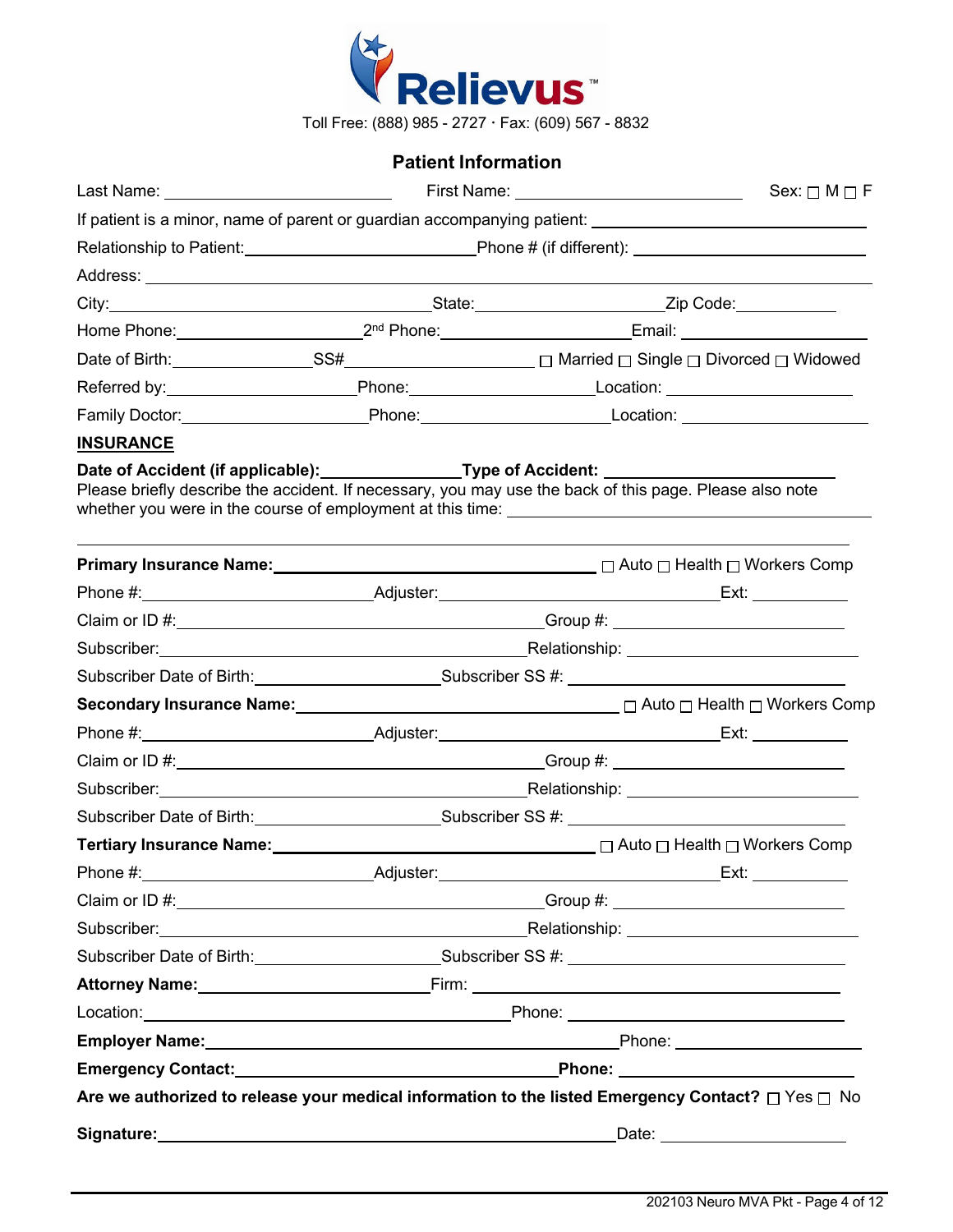

Toll Free: (888) 985 - 2727 Fax: (609) 567 - 8832

| <b>TREATING PHYSICIAN:</b>                                                                                                                                                                                                          |                                                                                                                                                                      |                                                                                                                                                     |                                                                                                                                  |                                                                      |  |
|-------------------------------------------------------------------------------------------------------------------------------------------------------------------------------------------------------------------------------------|----------------------------------------------------------------------------------------------------------------------------------------------------------------------|-----------------------------------------------------------------------------------------------------------------------------------------------------|----------------------------------------------------------------------------------------------------------------------------------|----------------------------------------------------------------------|--|
| $\square$ , M.D.                                                                                                                                                                                                                    |                                                                                                                                                                      |                                                                                                                                                     |                                                                                                                                  |                                                                      |  |
| <b>HISTORY OF PRESENT ILLNESS:</b>                                                                                                                                                                                                  |                                                                                                                                                                      |                                                                                                                                                     |                                                                                                                                  |                                                                      |  |
| I am a year-old. □ Male □ Female                                                                                                                                                                                                    |                                                                                                                                                                      |                                                                                                                                                     |                                                                                                                                  |                                                                      |  |
| And I was involved in $a(n)$ : $\Box$ Automobile Accident                                                                                                                                                                           |                                                                                                                                                                      |                                                                                                                                                     | $\Box$ Slip and Fall Accident                                                                                                    | $\Box$ Injury at work                                                |  |
|                                                                                                                                                                                                                                     |                                                                                                                                                                      |                                                                                                                                                     |                                                                                                                                  |                                                                      |  |
| My injury occurred on: <u>contained</u> and the set of the set of the set of the set of the set of the set of the set of the set of the set of the set of the set of the set of the set of the set of the set of the set of the set |                                                                                                                                                                      |                                                                                                                                                     |                                                                                                                                  |                                                                      |  |
| If an automobile accident-related injury, check all that apply:                                                                                                                                                                     |                                                                                                                                                                      |                                                                                                                                                     |                                                                                                                                  |                                                                      |  |
| $\Box$ I was the driver                                                                                                                                                                                                             |                                                                                                                                                                      | □ I was the passenger sitting in the: □ Front Seat □ Back Seat                                                                                      |                                                                                                                                  |                                                                      |  |
| Were you wearing a seatbelt? $\Box$ Yes $\Box$ No                                                                                                                                                                                   |                                                                                                                                                                      | Did you hit your head? $\Box$ Yes $\Box$ No                                                                                                         |                                                                                                                                  |                                                                      |  |
| Did you lose consciousness? □ Yes □ No                                                                                                                                                                                              |                                                                                                                                                                      | Were you dazed? $\Box$ Yes $\Box$ No                                                                                                                |                                                                                                                                  |                                                                      |  |
| The car I was riding in was hit:<br>$\Box$ in the rear<br>Did you go to the hospital after the accident? $\Box$ Yes $\Box$ No (If Yes, answer A, B, C, D, and E)                                                                    | $\Box$ on the driver's side<br>$\Box$ on the passenger's side<br>$\Box$ in the front<br>$\Box$ other: $\Box$                                                         | The other car:                                                                                                                                      | $\Box$ ran a stop sign<br>$\Box$ ran a red light<br>$\Box$ lost control<br>$\Box$ pulled out into my car<br>$\Box$ other: $\Box$ |                                                                      |  |
| A. By ambulance? $\Box$ Yes $\Box$ No That day? $\Box$ Yes $\Box$ No The next day? $\Box$ Yes $\Box$ No                                                                                                                             |                                                                                                                                                                      |                                                                                                                                                     |                                                                                                                                  |                                                                      |  |
| B. Were you placed on a backboard? $\square$ Yes $\square$ No With a neck brace? $\square$ Yes $\square$ No                                                                                                                         |                                                                                                                                                                      |                                                                                                                                                     |                                                                                                                                  |                                                                      |  |
| C. Which hospital did you go to?                                                                                                                                                                                                    |                                                                                                                                                                      | <u> 1980 - Andrea Andrew Maria (h. 1980).</u>                                                                                                       |                                                                                                                                  |                                                                      |  |
| D. Were x-rays taken? $\Box$ Yes $\Box$ No If yes, taken of my:                                                                                                                                                                     |                                                                                                                                                                      |                                                                                                                                                     |                                                                                                                                  |                                                                      |  |
| E. Were you admitted to the hospital overnight? $\Box$ Yes $\Box$ No                                                                                                                                                                |                                                                                                                                                                      |                                                                                                                                                     |                                                                                                                                  |                                                                      |  |
| If you did not go to the hospital, where and when did you first seek medical treatment?                                                                                                                                             |                                                                                                                                                                      |                                                                                                                                                     |                                                                                                                                  |                                                                      |  |
| Since the accident, have you had problems with headaches? $\Box$ Yes $\Box$ No<br>Which part of the head?<br>How often?<br>How long do they last?                                                                                   |                                                                                                                                                                      |                                                                                                                                                     |                                                                                                                                  |                                                                      |  |
| Nausea:<br>Sensitivity to sound:<br>Memory loss:<br>Confusion:<br>Blurry vision:<br>Ringing in ears:<br>Hearing loss:                                                                                                               | $\Box$ Yes $\Box$ No<br>$\Box$ Yes $\Box$ No<br>$\Box$ Yes $\Box$ No<br>$\Box$ Yes $\Box$ No<br>$\Box$ Yes $\Box$ No<br>$\Box$ Yes $\Box$ No<br>$\Box$ Yes $\Box$ No | Vomiting:<br>Sensitivity to light:<br>Difficulty concentrating:<br>$\Box$ Right $\Box$ Left<br>$\Box$ Right $\Box$ Left<br>$\Box$ Right $\Box$ Left |                                                                                                                                  | $\Box$ Yes $\Box$ No<br>$\Box$ Yes $\Box$ No<br>$\Box$ Yes $\Box$ No |  |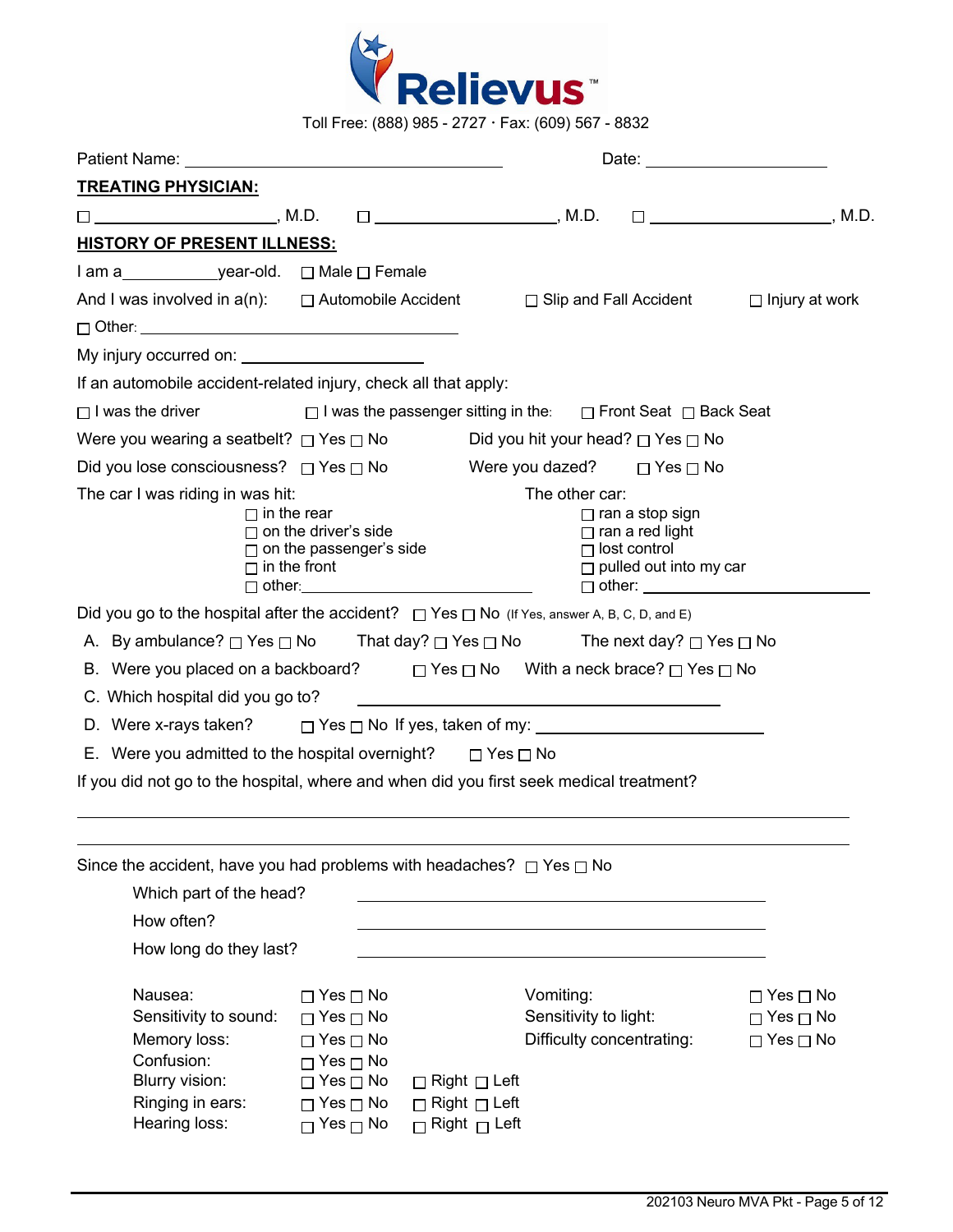On a scale of one to ten, with one being no pain and ten being intolerable pain, check the box that indicates your average pain level.

| $\square$ 1                                                                                 | $\Box$ 2        | $\Box$ 3              | $\Box$ 4                                             | $\square$ 5 | $\Box$ 6             | $\Box$ 7         | $\Box$ 8 | $\square$ 9                               | $\Box$ 10                |                                                                                   |
|---------------------------------------------------------------------------------------------|-----------------|-----------------------|------------------------------------------------------|-------------|----------------------|------------------|----------|-------------------------------------------|--------------------------|-----------------------------------------------------------------------------------|
| <b>SINCE THE ACCIDENT, WHICH STATEMENTS BEST DESCRIBE YOUR PAIN? (Check all that apply)</b> |                 |                       |                                                      |             |                      |                  |          |                                           |                          |                                                                                   |
| $\Box$ I have pain in my neck.                                                              |                 |                       | The pain radiates into my $arm(s)/$ hand(s) on the:  |             |                      |                  |          |                                           | $\Box$ Left $\Box$ Right |                                                                                   |
| $\Box$ I have weakness in my:                                                               |                 | $\Box$ right arm/hand |                                                      |             | $\Box$ left arm/hand |                  |          |                                           |                          |                                                                                   |
| $\Box$ I have numbness in my:                                                               |                 | $\Box$ right arm/hand |                                                      |             | $\Box$ left arm/hand |                  |          |                                           |                          |                                                                                   |
| $\Box$ I have pain in my back.                                                              |                 |                       | $\Box$ The pain radiates into my leg(s)/foot on the: |             |                      |                  |          |                                           | □ Left □ Right           |                                                                                   |
| $\Box$ I have weakness in my:                                                               |                 | $\Box$ right leg/foot |                                                      |             | $\Box$ left leg/foot |                  |          |                                           |                          |                                                                                   |
| $\Box$ I have numbness in my:                                                               |                 | $\Box$ right leg/foot |                                                      |             | $\Box$ left leg/foot |                  |          |                                           |                          |                                                                                   |
| <b>CURRENT TREATMENT:</b>                                                                   |                 |                       |                                                      |             |                      |                  |          |                                           |                          |                                                                                   |
| I go to physical therapy or a chiropractor__________times per week.                         |                 |                       |                                                      |             |                      |                  |          |                                           |                          |                                                                                   |
| Check the best answer:                                                                      |                 |                       | $\Box$ I have had some improvement.                  |             |                      |                  |          | $\Box$ I have had no improvement.         |                          |                                                                                   |
|                                                                                             |                 |                       | $\Box$ I have had minimal improvement.               |             |                      |                  |          |                                           |                          | $\Box$ I am no longer receiving therapy.                                          |
| <b>PAST TRAUMA:</b>                                                                         |                 |                       |                                                      |             |                      |                  |          |                                           |                          |                                                                                   |
| Have you ever had an injury like this before? $\Box$ Yes $\Box$ No                          |                 |                       |                                                      |             |                      |                  |          |                                           |                          |                                                                                   |
| If yes, explain:                                                                            |                 |                       |                                                      |             |                      |                  |          |                                           |                          |                                                                                   |
|                                                                                             |                 |                       |                                                      |             |                      |                  |          |                                           |                          |                                                                                   |
|                                                                                             |                 |                       |                                                      |             |                      |                  |          |                                           |                          |                                                                                   |
|                                                                                             |                 |                       |                                                      |             |                      |                  |          |                                           |                          |                                                                                   |
|                                                                                             |                 |                       |                                                      |             |                      |                  |          |                                           |                          |                                                                                   |
| <u>PAST MEDICAL HISTORY:</u>                                                                |                 |                       |                                                      |             |                      |                  |          |                                           |                          |                                                                                   |
| $\Box$ Diabetes<br>$\Box$ Other:                                                            |                 |                       |                                                      |             |                      |                  |          |                                           |                          | □ High Blood Pressure □ Asthma □ Thyroid Disease □ Heart Disease □ Kidney Disease |
|                                                                                             |                 |                       |                                                      |             |                      |                  |          |                                           |                          |                                                                                   |
| <b>PAST SURGERIES:</b>                                                                      |                 |                       |                                                      |             |                      |                  |          |                                           |                          |                                                                                   |
| $\Box$ Tonsils<br>□ Neck Surgery □ Carpal Tunnel Release                                    | $\Box$ Appendix |                       | □ Gall Bladder                                       |             |                      | □ Tubal Ligation |          | □ Hysterectomy                            |                          | □ Back Surgery                                                                    |
|                                                                                             |                 |                       |                                                      |             |                      |                  |          | $\Box$ Hernia Repair $\Box$ Heart Surgery |                          |                                                                                   |
| <b>MEDICATIONS:</b>                                                                         |                 |                       |                                                      |             |                      |                  |          |                                           |                          |                                                                                   |
|                                                                                             |                 |                       |                                                      |             |                      |                  |          |                                           |                          |                                                                                   |
|                                                                                             |                 |                       |                                                      |             |                      |                  |          |                                           |                          |                                                                                   |
|                                                                                             |                 |                       |                                                      |             |                      |                  |          |                                           |                          |                                                                                   |
|                                                                                             |                 |                       |                                                      |             |                      |                  |          |                                           |                          |                                                                                   |
|                                                                                             |                 |                       |                                                      |             |                      |                  |          |                                           |                          |                                                                                   |
| <b>DRUG ALLERGIES:</b>                                                                      |                 |                       |                                                      |             |                      |                  |          |                                           |                          |                                                                                   |
| Are you allergic to any medications? $\Box$ Yes $\Box$ No                                   |                 |                       |                                                      |             |                      |                  |          |                                           |                          |                                                                                   |
|                                                                                             |                 |                       |                                                      |             |                      |                  |          |                                           |                          |                                                                                   |
|                                                                                             |                 |                       |                                                      |             |                      |                  |          |                                           |                          |                                                                                   |
| <b>DIAGNOSTIC STUDIES:</b>                                                                  |                 |                       |                                                      |             |                      |                  |          |                                           |                          |                                                                                   |

Have you had any x-rays, MRIs, cat scans, bone scans, EEGs, EMG/NCVs (nerve tests)?  $\Box$  Yes  $\Box$  No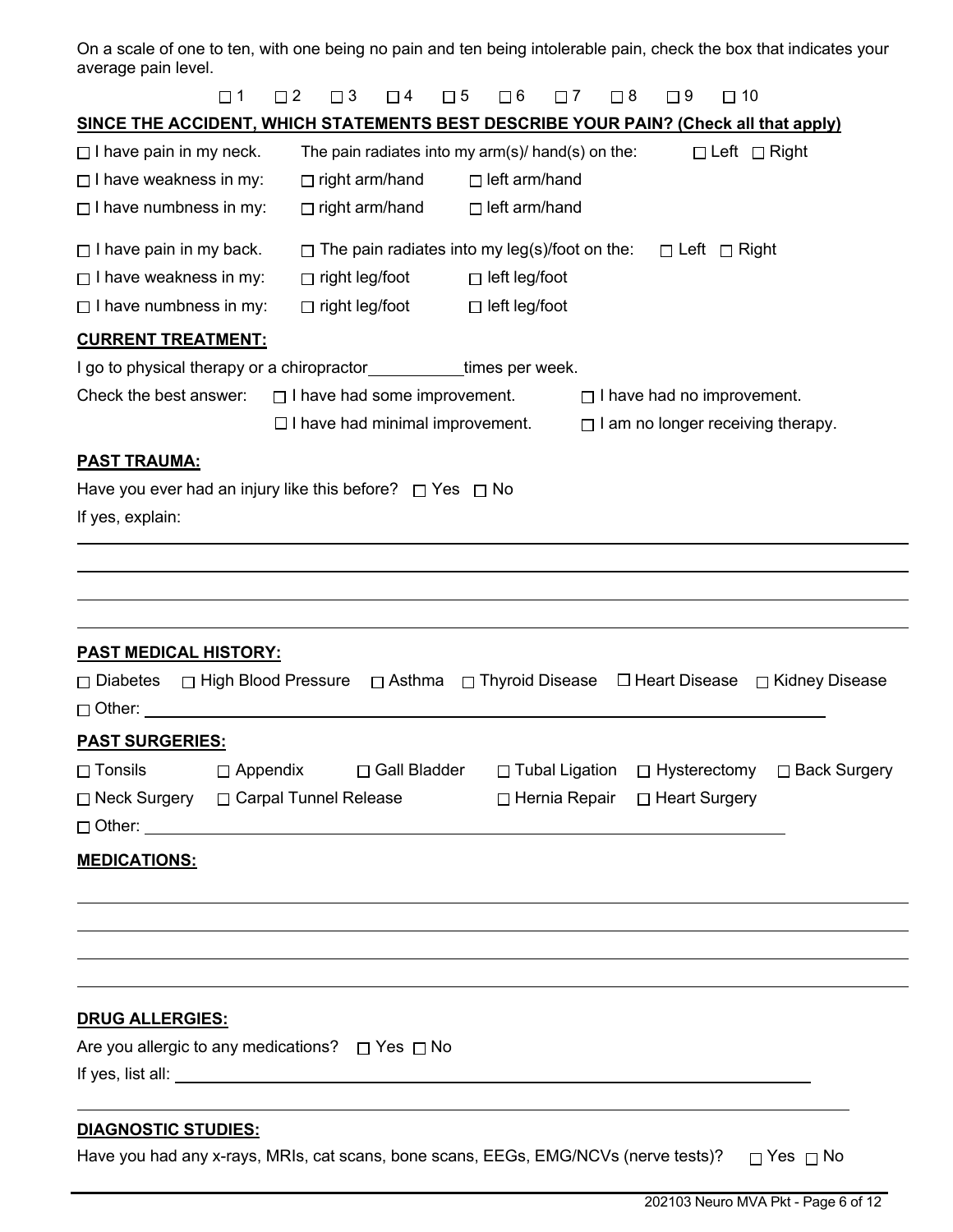If yes, please list all tests completed and where they were done:

| <b>SOCIAL HISTORY:</b>      |        |                                                                                |                |                                                                                                                                                                                                                               |                                                |                       |                           |
|-----------------------------|--------|--------------------------------------------------------------------------------|----------------|-------------------------------------------------------------------------------------------------------------------------------------------------------------------------------------------------------------------------------|------------------------------------------------|-----------------------|---------------------------|
| Do you smoke?               |        |                                                                                |                | □ Yes □ No How much? _______________________packs per day.                                                                                                                                                                    |                                                |                       |                           |
|                             |        |                                                                                |                |                                                                                                                                                                                                                               |                                                |                       |                           |
|                             |        | Since the accident, I have been:<br>□ working as a____________________________ |                |                                                                                                                                                                                                                               | $\Box$ I have not been able to return to work. |                       |                           |
|                             |        |                                                                                |                | □ Full Time □ Part Time □ Light Duty □ Homemaker □ Unemployed, but usually work as ________                                                                                                                                   |                                                |                       |                           |
| <b>FAMILY HISTORY:</b>      |        |                                                                                |                |                                                                                                                                                                                                                               |                                                |                       |                           |
| $\Box$ Diabetes             |        |                                                                                |                | $\Box$ High Blood Pressure                                                                                                                                                                                                    | □ Cardiac Disease                              |                       |                           |
| □ Alcohol/Drug addiction    |        |                                                                                | $\Box$ Adopted |                                                                                                                                                                                                                               | $\Box$ Cancer - type: $\Box$                   |                       |                           |
|                             |        |                                                                                |                |                                                                                                                                                                                                                               |                                                |                       |                           |
| <b>REVIEW OF SYSTEMS:</b>   |        |                                                                                |                |                                                                                                                                                                                                                               |                                                |                       |                           |
|                             |        | Do you have any of the following?                                              |                |                                                                                                                                                                                                                               |                                                |                       |                           |
| General:                    |        | □ Weight Loss/Gain                                                             |                | $\Box$ Fatigue                                                                                                                                                                                                                | □ Sleep Dysfunction                            |                       |                           |
| Head:                       |        | $\Box$ Headaches                                                               |                | <b>Dizziness</b><br>$\Box$                                                                                                                                                                                                    | $\Box$ Confusion                               |                       |                           |
| Skin:                       | $\Box$ | Rash                                                                           |                | $\Box$ Color Changes                                                                                                                                                                                                          | $\Box$ Abnormal Hair Growth                    |                       | □ Nail Changes            |
| Ears:                       | $\Box$ | <b>Decreased Hearing</b>                                                       |                | $\Box$ Right                                                                                                                                                                                                                  | $\Box$ Left                                    |                       |                           |
|                             | П      | Pain in Ears                                                                   |                | $\Box$ Right                                                                                                                                                                                                                  | $\Box$ Left                                    |                       |                           |
|                             | П      | Ringing in Ears                                                                |                | $\Box$ Right                                                                                                                                                                                                                  | $\Box$ Left                                    |                       |                           |
|                             | П      | Blood or Drainage                                                              |                | $\Box$ Right                                                                                                                                                                                                                  | $\Box$ Left                                    |                       |                           |
| Eyes:                       | П      | Decreased Vision                                                               |                | $\Box$ Right                                                                                                                                                                                                                  | $\Box$ Left                                    |                       |                           |
|                             |        | Double Vision                                                                  |                | $\Box$ Right                                                                                                                                                                                                                  | $\Box$ Left                                    |                       |                           |
|                             | П      | Pain                                                                           |                | $\Box$ Right                                                                                                                                                                                                                  | $\Box$ Left                                    |                       |                           |
|                             | п      | Redness                                                                        |                | $\Box$ Right                                                                                                                                                                                                                  | $\Box$ Left                                    |                       |                           |
|                             |        | History of Glaucoma $\Box$ Right                                               |                |                                                                                                                                                                                                                               | $\Box$ Left                                    |                       |                           |
|                             |        |                                                                                |                | Date of last eye examination: ______________                                                                                                                                                                                  |                                                |                       |                           |
| Respiratory:                |        | $\Box$ Cough                                                                   |                | $\Box$ Difficulty Breathings                                                                                                                                                                                                  |                                                | $\Box$ Pain over Ribs |                           |
|                             |        |                                                                                |                | □ Other Breathing Pains: University Property Paints: University Property Property Property Property Property Property Property Property Property Property Property Property Property Property Property Property Property Prop |                                                |                       |                           |
| Cardiac:                    |        | $\Box$ Chest Pain                                                              |                | $\Box$ Palpitations                                                                                                                                                                                                           |                                                |                       |                           |
|                             |        |                                                                                |                |                                                                                                                                                                                                                               |                                                |                       |                           |
| Gastrointestinal:           |        |                                                                                |                | □ Nausea □ Difficulty Swallowing                                                                                                                                                                                              | $\square$ Bleeding                             |                       | $\Box$ Fecal Incontinence |
| Genitourinary:              |        |                                                                                |                | □ Blood in Urine □ Frequency                                                                                                                                                                                                  | $\Box$ Burning                                 | $\Box$ Incontinence   |                           |
| <b>Patient Signature:</b>   |        |                                                                                |                |                                                                                                                                                                                                                               |                                                | Date:                 |                           |
| <b>Physician Signature:</b> |        |                                                                                |                |                                                                                                                                                                                                                               |                                                | Date:                 |                           |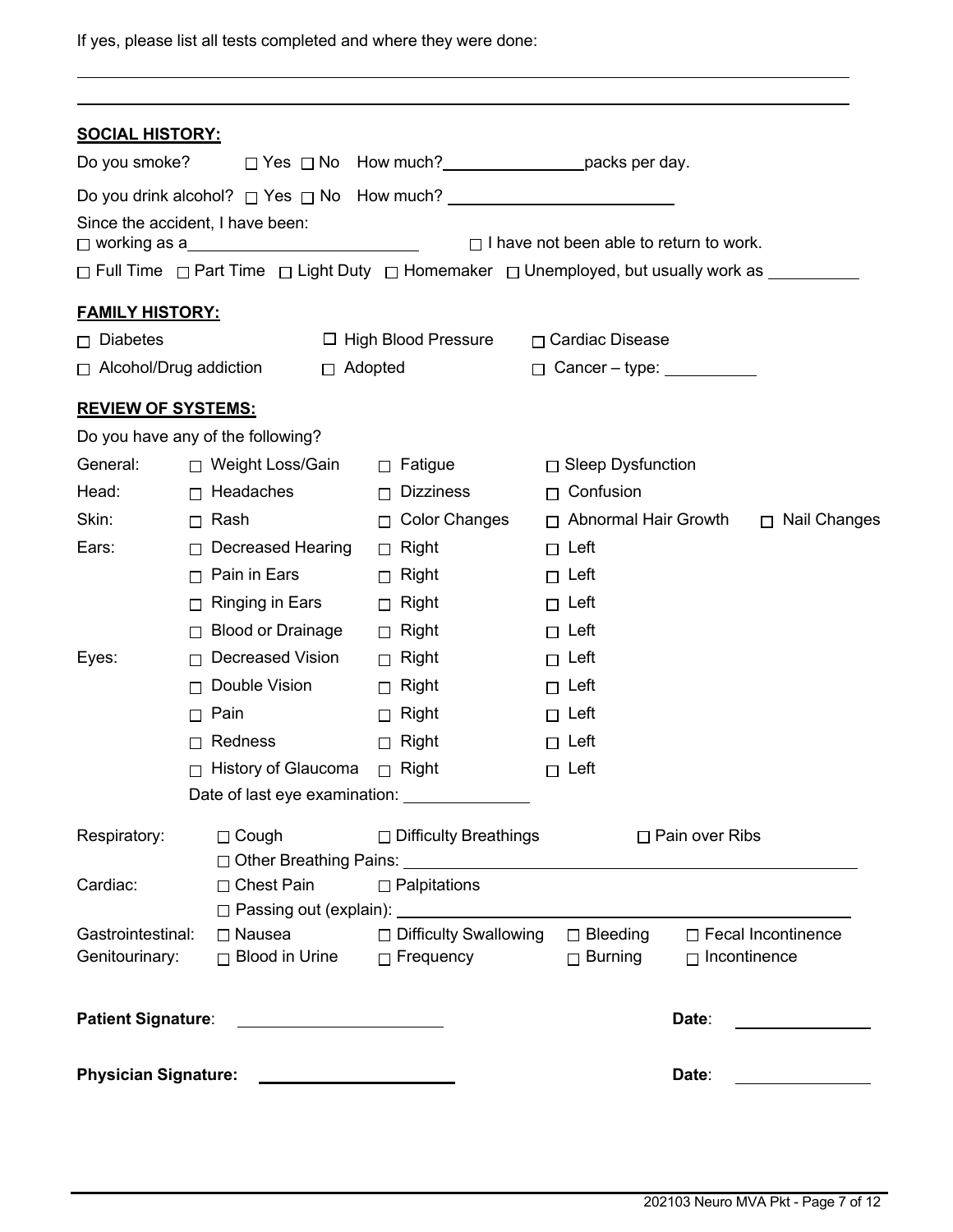

## **Irrevocable Assignment of Benefits / Letter of Protection / Lien**

 $\overline{\phantom{a}}$ , the insured and/or beneficiary of the policy of

insurance providing medical benefits to me, do hereby authorize you, **Relievus**, medical benefits due to me under the terms of the applicable policy(s) issued by our company(s). Payment is authorized upon receipt of the itemized statement for services rendered. This insurance policy was in full force and effect at the time services were rendered. Payment, in whole or in part, shall be considered the same as if paid by your company directly to me, the insured. A photocopy of this assignment shall be valid as the original.

I authorize **Relievus** to obtain legal counsel by and through any law firm of their choosing and to enter into legal (PIP Arbitration) or other action to collect such sums due should sums not be paid within the legally prescribed time period. I do hereby promise full and complete cooperation with **Relievus'** legal counsel, including attending any type of medical examination (IME), deposition, arbitration, or court proceeding. I understand that should I fail to cooperate with the legal counsel, I may be held personally responsible to **Relievus** for any expense not covered by this assignment / letter of protection (hereinafter referred to as an "LOP") and/or expenses not recovered due to my failure to cooperate.

### **Authorization to Release Medical Records**

The undersigned hereby consents and authorizes the release of any and all medical records, reports, films, etc. directly to **Relievus** and/or their designated legal counsel, directly from<br>to **Relievus** and/or their designa to Relievus and/or their designated legal counsel, directly from diagnostic facilities, or physicians that have rendered medical treatment, diagnostic testing, or any type of medical services to the undersigned as a patient.

#### **Authorization to Release Information**

is hereby authorized to release to **Relievus** and /or their designated legal counsel all or any part of my medical record, billing information, insurance policy information, EOBs, and any information contained in my PIP file.

#### **Financial Responsibility**

I hereby agree and acknowledge that I may receive benefit checks directly from the insurance carrier for services rendered by **Relievus**. I hereby agree to immediately forward said check(s) to **Relievus** upon receipt of same. It is understood and agreed that should I receive benefit checks and fail to forward any benefit checks to **Relievus**, **Relievus** does maintain the right to request checks from me and initiate any and all collections efforts against me. If such action is taken by **Relievus**, I agree to be responsible for any and all benefit checks received plus any and all reasonable collection cost incurred including, but not limited to, attorney fees, interest, expert fees, and court costs.

### **Letter of Protection / Attorney Directive / Irrevocable Assignment**

I hereby irrevocably authorize my attorney , Esquire to pay directly to **Relievus** sums as may be due and owing for services rendered by **Relievus**, and to withhold such sums from any bodily injury policies, disability, medical payment benefits, no-fault benefits, health and accident benefits, workers' compensation benefits, or any other insurance benefits obtained to reimburse the undersigned, or from any settlement, verdict or judgment which may be paid to me or my attorney as a result of the injury or illness for which I have received service from **Relievus**. I irrevocably assign to **Relievus** all rights and benefits under my insurance contracts for the payment of services rendered by **Relievus**. I irrevocably authorize all information regarding my benefits under any insurance policy relating to any claims by **Relievus** be released to **Relievus** and/or their legal counsel.

I irrevocably authorize **Relievus** to file insurance claims on my behalf for service rendered to me. I irrevocably direct that all such payments go directly to **Relievus**. I irrevocably authorize the above medical provider, and/or their legal counsel, to be preset at all legal proceedings with regard to my Personal Injury Protection (PIP) benefit, including but not limited to Examinations Under Oath (EOU), depositions, whether there is pending litigation or not (e.g. Arbitrations or Court Proceedings).

#### **Patient's Signature:** Date: Date: Date: Date: Date: Date: Date: Date: Date: Date: Date: Date: Date: Date: Date: Date: Date: Date: Date: Date: Date: Date: Date: Date: Date: Date: Date: Date: Date: Date: Date: Date: Date: D

The undersigned, being the attorney of record for the above patient, does hereby agree to observe all terms of the above and agree to withhold such sums from any settlement, verdict, or judgment as may be necessary to fully protect Relievus' rights to be compensated for services rendered and related to the above-captioned claim/case. This agreement is irrevocable.

| <b>Attorney Print Name:</b> | Date:                                                                                                                                                  |
|-----------------------------|--------------------------------------------------------------------------------------------------------------------------------------------------------|
| <b>Attorney Signature:</b>  | Date                                                                                                                                                   |
|                             | Note: Attorney, kindly sign, print and date one copy and return as soon as possible to the address listed above as an acknowledgment of this document. |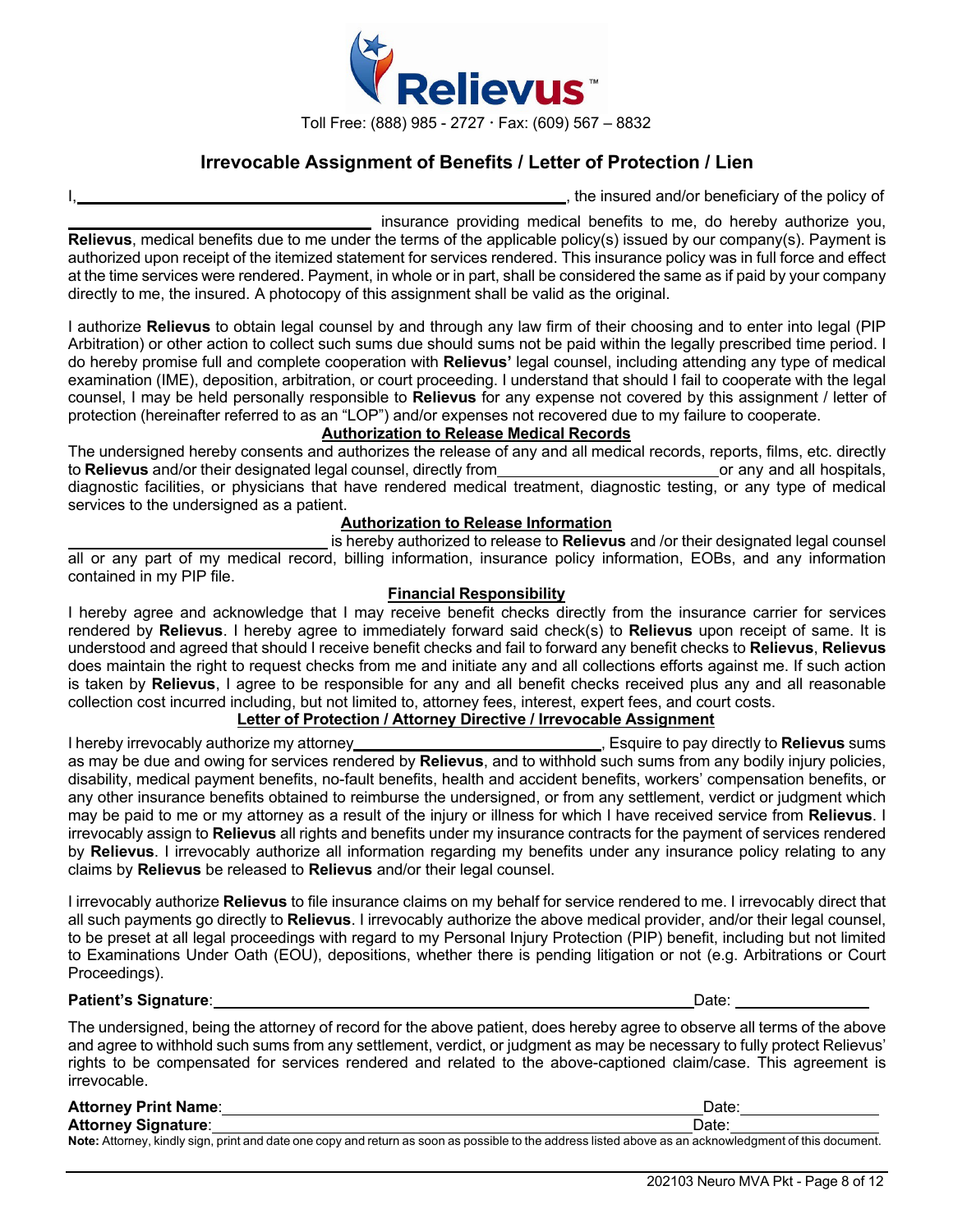

## **Irrevocable Assignment of Benefits – NJ Workers' Compensation Only**

I, the insured and/or beneficiary of the policy of

\_ insurance providing medical benefits to me, do hereby authorize you, **Relievus**, medical benefits due to me under the terms of the applicable policy(s) issued by our company(s). Payment is authorized upon receipt of the itemized statement for services rendered. This insurance policy was in full force and effect at the time services were rendered. Payment, in whole or in part, shall be considered the same as if paid by your company directly to me, the insured. A photocopy of this assignment shall be valid as the original.

I authorize **Relievus** to obtain legal counsel by and through any law firm of their choosing and to enter into legal or other action to collect such sums due should sums not be paid within the legally prescribed time period. I do hereby promise full and complete cooperation with **Relievus'** legal counsel, including any deposition, arbitration, or court proceeding. I understand that should I fail to cooperate with the legal counsel, I may be held personally responsible to **Relievus** for any expense not covered by this assignment and/or expenses not recovered due to my failure to cooperate.

#### **Authorization to Release Medical Records**

The undersigned hereby consents and authorizes the release of any and all medical records, reports, films, etc. directly to **Relievus** and/or their designated legal counsel, directly from to **Relievus** and/or their designated legal counsel, directly from **or any and all hospitals**, or any and all hospitals, diagnostic facilities, or physicians that have rendered medical treatment, diagnostic testing, or any type of medical services to the undersigned as a patient.

#### **Authorization to Release Information**

is hereby authorized to release to **Relievus** and /or their designated legal counsel all or any part of my medical record, billing information, insurance policy information, EOBs, and any information contained in my file.

#### **Financial Responsibility**

I hereby agree and acknowledge that I may receive benefit checks directly from the insurance carrier for services rendered by **Relievus**. I hereby agree to immediately forward said check(s) to **Relievus** upon receipt of same. It is understood and agreed that should I receive benefit checks and fail to forward any benefit checks to **Relievus**, **Relievus** does maintain the right to request checks from me and initiate any and all collections efforts against me. If such action is taken by **Relievus**, I agree to be responsible for any and all benefit checks received plus any and all reasonable collection cost incurred including, but not limited to, attorney fees, interest, expert fees, and court costs.

I irrevocably authorize **Relievus** to file insurance claims on my behalf for service rendered to me. I irrevocably direct that all such payments go directly to **Relievus**. I irrevocably authorize the above medical provider, and/or their legal counsel, to be present at all legal proceedings including but not limited to Examinations Under Oath (EOU), depositions, whether there is pending litigation or not.

| <b>Patient's Name:</b> | Date: |
|------------------------|-------|
|                        |       |
| Patient's Signature:   | Date: |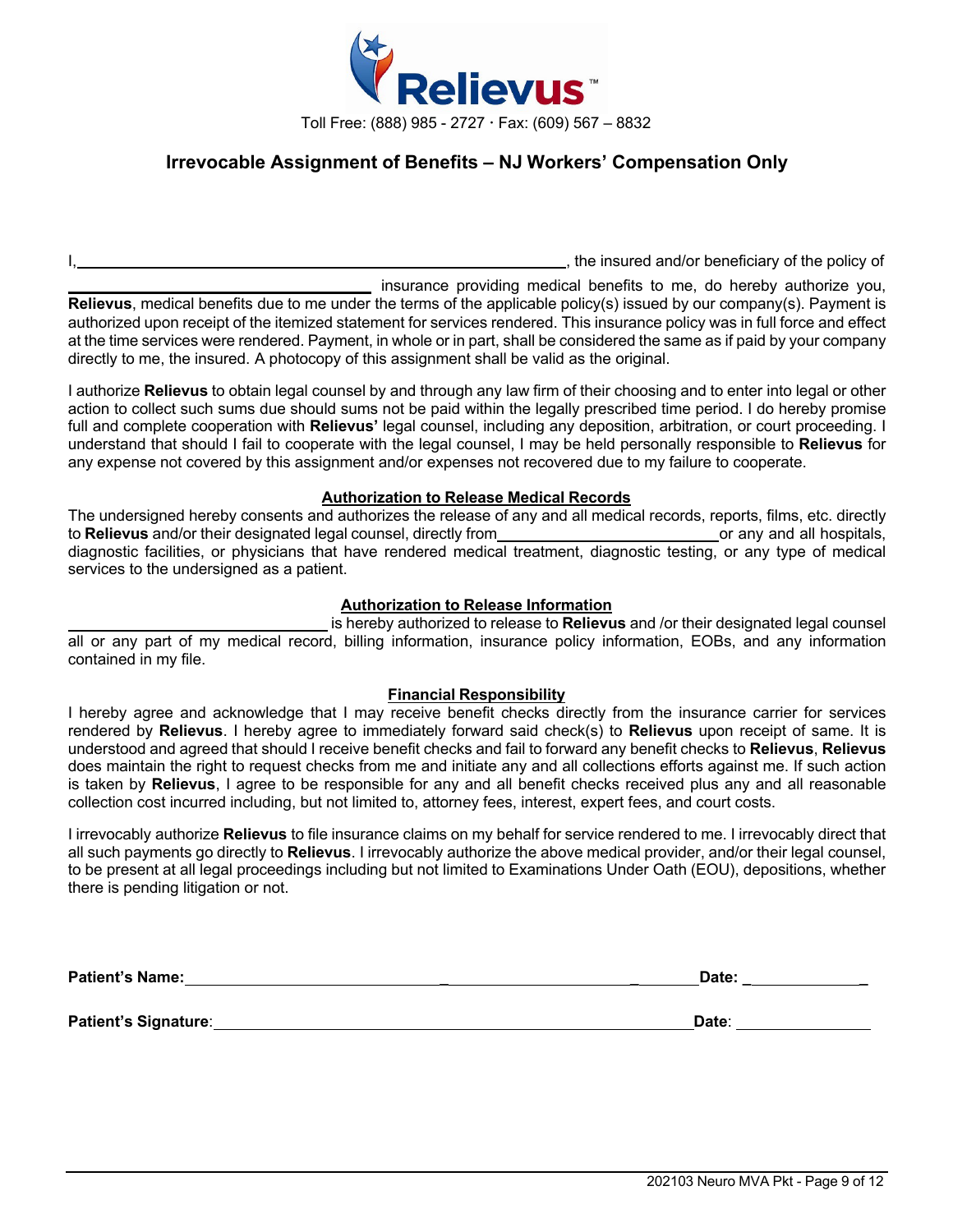

## **Assignment of Benefits – MVA Only**

striangleright in policies of the policy or policies of Insurance proving medical benefits to me, do hereby authorize you to pay directly to **Relievus**, medical provider, benefits due me out of the indemnity under the terms of the applicable policy/policies issued by your company. Payment is authorized upon receipt of the itemized statement for services rendered. This policy was in full force and effect at the time services were rendered. I also authorize the above medical provider to obtain counsel and enter legal or other action on my behalf and/or in my name to collect such sums due, should sums not be paid within the legally prescribed, or within a reasonable period of time. I do hereby promise full and complete cooperation with any legal counsel obtained by the medical provider including attending of any type of Deposition, Arbitration, or Court proceeding. I irrevocably authorize the above medical provider, and/or their legal counsel, to be present at all legal proceedings with regard to my Personal Injury Protection (PIP) benefits, including but not limited to Examinations Under Oath (EOU), depositions, whether there is pending litigation or not (e.g. Arbitrations or Court proceedings). I understand that if I fail to cooperate with legal Counsel, I may be held personally responsible to the medical provider for any expenses not covered by this assignment. Payment, in whole or in part, shall be considered the same as if paid by your company directly to me. A photocopy of this assignment shall be valid as the original. Should any penalties be applied to the provider as per N.J.A.C. 11:3-4.9 the provider agrees to hold the patient harmless of payment of such penalties. I hereby agree and acknowledge that I may receive benefit checks directly from the insurance carrier for services rendered by the provider. I hereby agree to immediately forward said checks to the provider upon receipt of the same. It is understood and agreed that should I not forward any benefits to the provider; the provider does maintain the right to request checks from me and initiate any and all collections efforts. If such action is taken by the provider, I agree to be responsible for any and all benefit checks received, plus any and all collection costs incurred including attorney fees and Court costs. I irrevocably assign to above company or provider all rightsand benefits under any insurance contracts for payment of services rendered to provider. I irrevocably authorize all information regarding my benefits under any insurance policy relating to any claims by providerto be released to provider. I irrevocably authorize provider to file insurance claims on my behalf for services rendered to me. I irrevocably direct that all such payments go directly to provider. I irrevocably authorize provider to act on my behalf and report any suspected violations of proper claims practices to the proper regulatory authorities. This assignment of benefits has been explained to my full satisfaction, and I understand its nature and effect.

| Claim No.:                                                                  | Date of Accident: |      |  |  |  |
|-----------------------------------------------------------------------------|-------------------|------|--|--|--|
| Patient/Claimant Print Name                                                 |                   | Date |  |  |  |
| Patient/Claimant Signature                                                  |                   | Date |  |  |  |
| Legal Guardian Signature (if patient is a minor, parent/guardian must sign) |                   | Date |  |  |  |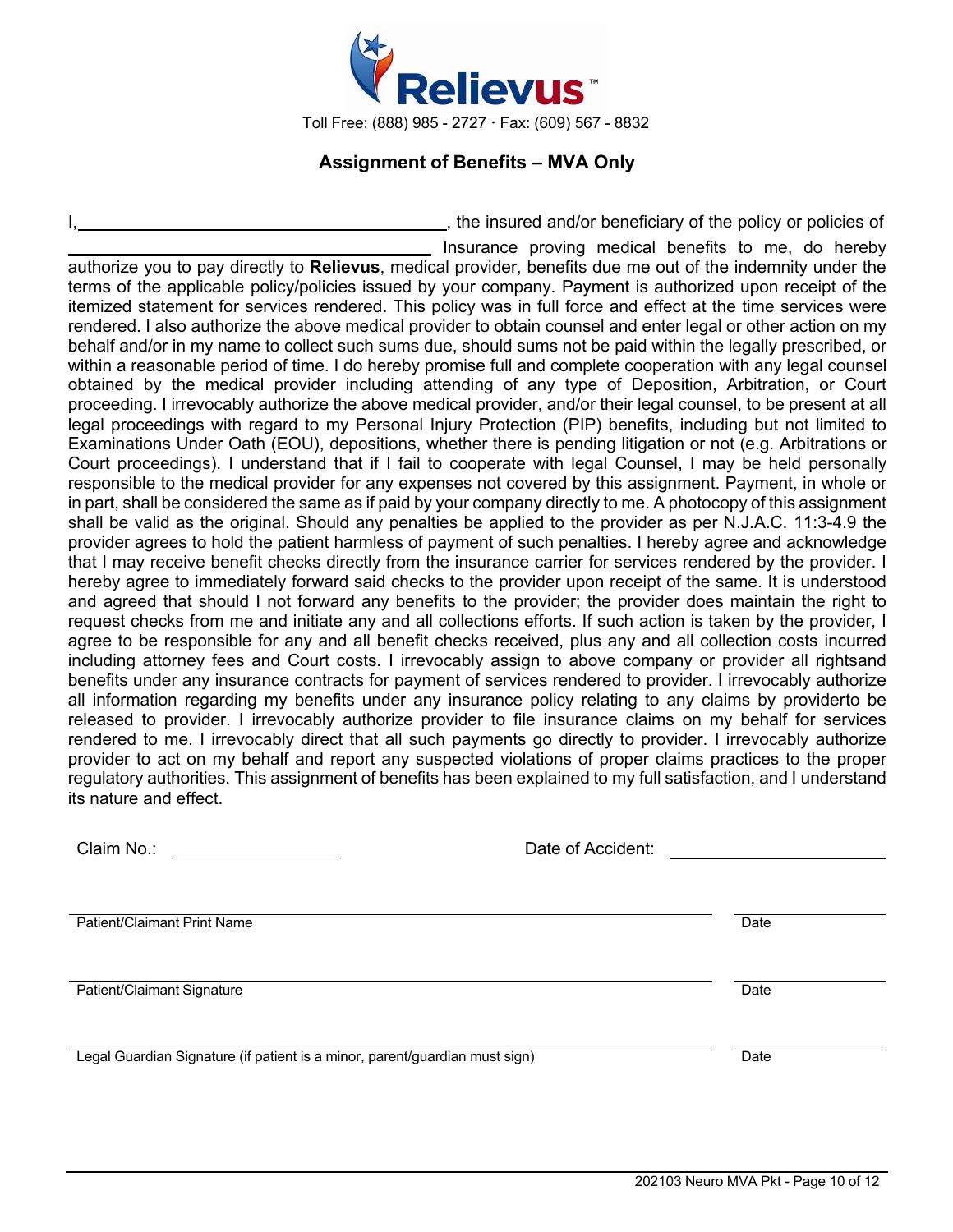

# **Authorization for Release of Information**

| Name of Patient: All the state of the state of the state of the state of the state of the state of the state of the state of the state of the state of the state of the state of the state of the state of the state of the st                                                                                                                                                                                                                                                                                                                                                                                                                                                                                 | Date: <u>___________________</u>                                                                                                                                                                                        |  |  |  |  |
|----------------------------------------------------------------------------------------------------------------------------------------------------------------------------------------------------------------------------------------------------------------------------------------------------------------------------------------------------------------------------------------------------------------------------------------------------------------------------------------------------------------------------------------------------------------------------------------------------------------------------------------------------------------------------------------------------------------|-------------------------------------------------------------------------------------------------------------------------------------------------------------------------------------------------------------------------|--|--|--|--|
|                                                                                                                                                                                                                                                                                                                                                                                                                                                                                                                                                                                                                                                                                                                | Relievus is authorized to release protected health information about the above-named patient to the entities named<br>below. The purpose is to inform the patient or others in keeping with the patient's instructions. |  |  |  |  |
| <b>Entity to Receive Information</b><br>Check each person/entity below that you approve to<br>receive information.                                                                                                                                                                                                                                                                                                                                                                                                                                                                                                                                                                                             | <b>Description of Information to be Release</b><br>Check each item below that can be given to the<br>person/entity as indicated on the left.                                                                            |  |  |  |  |
| $\Box$ Voicemail                                                                                                                                                                                                                                                                                                                                                                                                                                                                                                                                                                                                                                                                                               | <b>Results of Lab tests/x-rays</b>                                                                                                                                                                                      |  |  |  |  |
| <b>Spouse (Provide Name &amp; Phone Number)</b>                                                                                                                                                                                                                                                                                                                                                                                                                                                                                                                                                                                                                                                                | <b>Financial</b><br>◯ Medical as follows: <u>────────────</u> ────────                                                                                                                                                  |  |  |  |  |
| Parent (Provide Name & Phone Number)                                                                                                                                                                                                                                                                                                                                                                                                                                                                                                                                                                                                                                                                           | <b>Financial</b><br>Medical as follows: Network of Medical as follows:                                                                                                                                                  |  |  |  |  |
| <b>Other (Provide Name &amp; Phone Number)</b>                                                                                                                                                                                                                                                                                                                                                                                                                                                                                                                                                                                                                                                                 | $\Box$ Financial                                                                                                                                                                                                        |  |  |  |  |
| <b>Patient Information</b><br>I understand that I have the right to revoke this authorization at any time and that I have the right to inspect or copy<br>the protected health information to be disclosed as described in this document. I understand that a revocation is not<br>effective in cases where the information has already been disclosed, but will be effective going forward.<br>I understand that information used or disclosed as a result of this arbitration may be subject to redisclosure by the<br>recipient and may no longer be protected by federal or state law.<br>I understand that I have the right to refuse this authorization and that my treatment will not be conditioned on |                                                                                                                                                                                                                         |  |  |  |  |
| signing. This authorization shall be in effect until revoked by the patient.                                                                                                                                                                                                                                                                                                                                                                                                                                                                                                                                                                                                                                   |                                                                                                                                                                                                                         |  |  |  |  |

Patient/Legal Representative Name **Patient/Legal Representative Signature** Patient/Legal Representative Signature